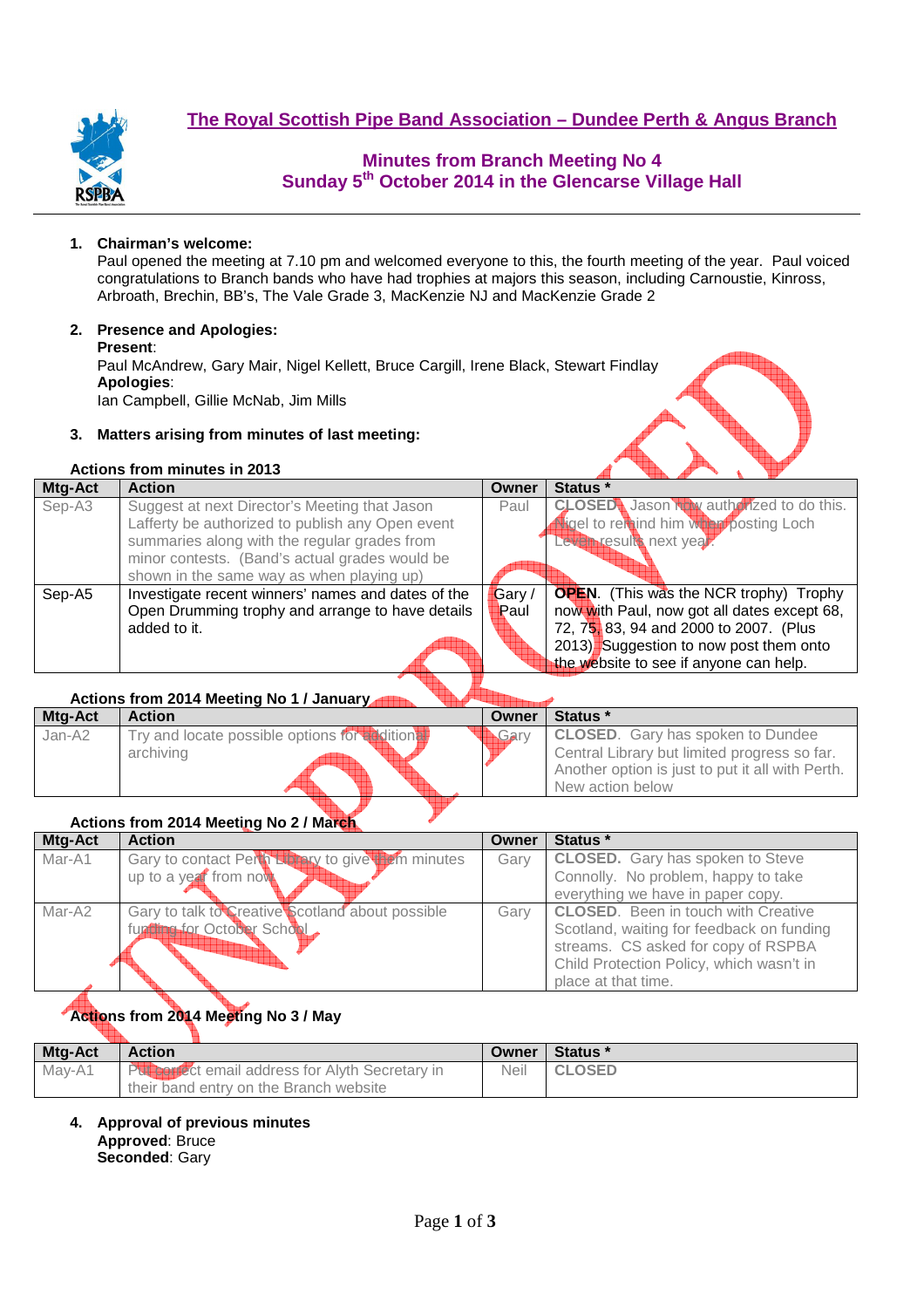

## **Minutes from Branch Meeting No 4 Sunday 5th October 2014 in the Glencarse Village Hall**

#### **5. Correspondence:**

- An individual is looking to join a band in Dundee area. Gary replied. Stuart advised that it looks like he will come to see the BB's
- The Youth Pipe Band concert to take place in Dundee on November 8<sup>th</sup> in Gardyne Theatre. (BB's supporting)
- Culter & District Band have been asking for confirmation of Mini-Bands date, Gary replied
- Lord Selkirk RFM Band from Canada asking for Crieff date next year, Gary replied
- Pipes & Drums of Basel Switzerland asking for Loch Leven competition date, Gary replied
- Correspondence, via HQ, received from Bruno Peek, Pageant Master, to do with Armistice Sunday 11<sup>th</sup> November 2018. Looking for pipers to play Battle's O'er at 6 am that day at every city around the UK and channel islands. Gary to advise HQ which bands are most local to the cities in our area and leave them to take forward if appropriate.
- Enquiry received from a possible candidate for Branch Drumming Rep to the Music Board, and what the qualification criteria is. Gary to request clarification from HQ
- HQ requesting applications for 2015 dates and adjudicators required. Dates discussed under AOCB below

#### **6. Treasurer's Report:**

- Irene presented the accounts, contained in a separate confidential document
- **7. Music Board Report: (order changed from this meeting forward. Music Board Report will now precede the Director's Report)** 
	- Bruce reported from the last Music Board Meeting on  $20<sup>th</sup>$  September as follows:
		- $\circ$  Re-gradings, a large list. Only Branch band change was Dundee 6<sup>th</sup>/8<sup>th</sup> BB's who went from 3B to 3A,
		- o Discussed World Solo Drumming proposal for pre-qualifications. This branch is not in favour of this.
		- o Proposed changing World Solo Drumming to a 3 5 minute medley instead of jigs and hornpipes. No objections from this Branch.
		- o Proposal to go forward to AGM to change registration notification period from 10 (working) days to 42 days (6 weeks). This is to allow Music Board etc to review transfers prior to agreeing them.
		- o 2 Day Worlds discussion continues. Paul believes the consensus is to continue with the Friday/Saturday format. All stall-holders to be open both days. One suggestion was for the Grade 1 qualification selections to be drawn on the line on the Friday, and for the band to have to play their alternative sets in the final.
		- o NJ proposed rule change to look at splitting NJ into two grades, similar to those of Grades 4B and 4A.
		- Proposal to hold 4B and 4A contests at minors. It was pointed out that it should be possible to request this as a local Branch rule permission from HQ, meaning that Grade 4B bands would be able to compete just in their own grade, playing up to 4A if they wish.

### **8. Director's Report:**

- Paul reported as follows
	- o RSPBA held a Summer School in Glasgow. Suggestion from Board of Directors that branches may want to sponsor individuals from solo contests to attend Summer School. Last year's cost of summer school was £150 per week for individual. This Branch agrees in principle, and decided that this should be for the winners of the Grade 4 level junior contests in piping, side and tenor drumming.
		- Potential new site for RSPBA HQ has been identified. HQ are putting in a bid this week. Bid tenders are going out currently for World Championships for 2016/17/18. Closing date will be February. After that the other majors will be put out to tender.
		- RSPBA conference call facilities being looked at to save time and money at meetings.
	- Child Protection Policy. Draft policy ready, quite small in itself, but bigger implementation document. Feedback from Majors. Key point was Bathgate, no-one particularly happy with the arrangements, especially the access. Bathgate are looking at an alternative site (much larger) using Event Scotland funding to provide metal tracking for buses to park on grass.
	- o Potential rule changes:
		- Registration audit trial took place at Dumbarton. Information from that trial to be released onto HQ website
		- Short-life working group set up to look at electronic registrations.